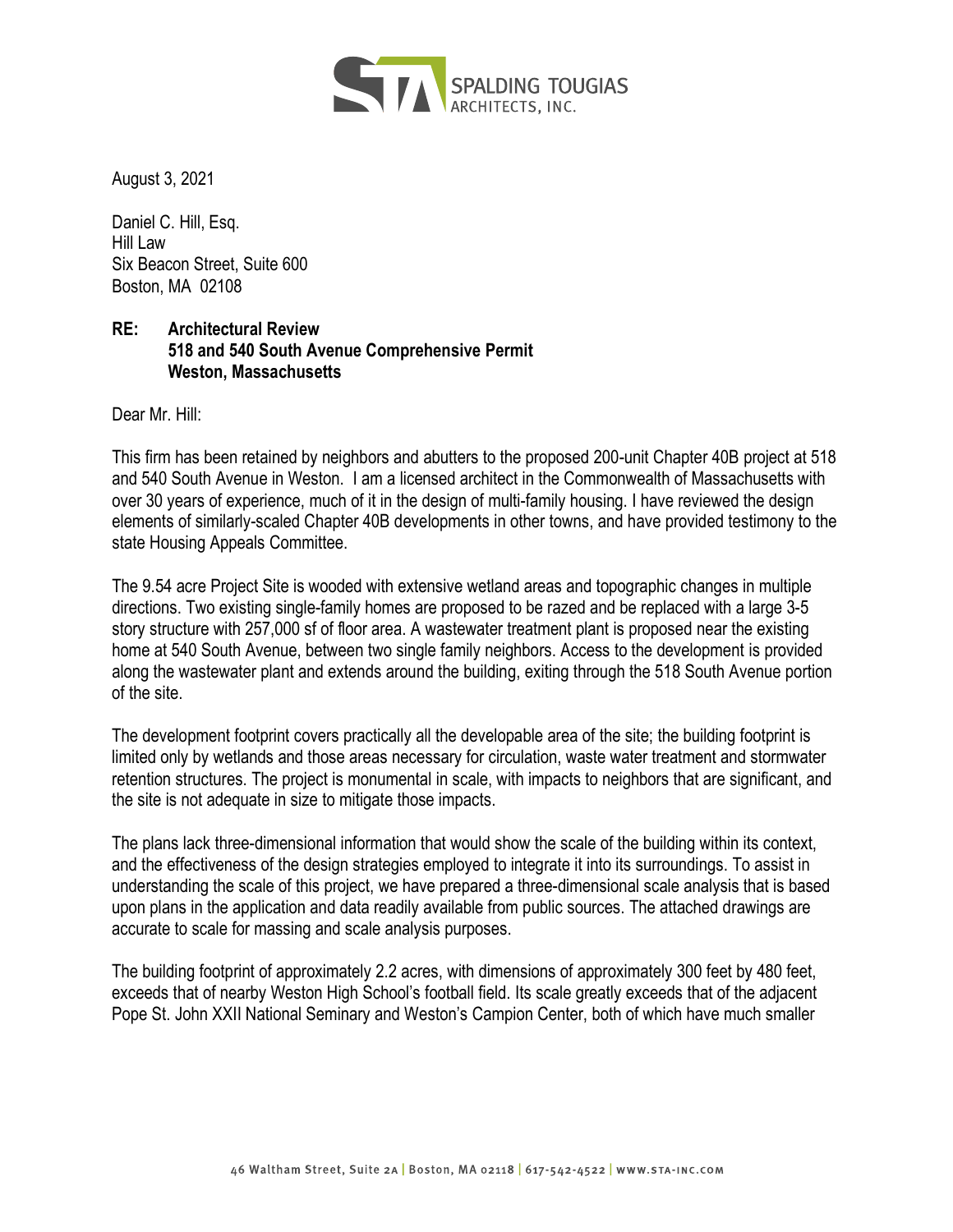footprints and greater modulation of scale and mass. The massive scale of this project dwarfs and overwhelms its single-family neighbors

It is widely recognized that Chapter 40B development leads to more housing units on less land than would be allowed by zoning. To address this common 40B design challenge, the *Handbook: Approach to Chapter 40B Design Reviews* devotes a section to building massing and scale.

*Scale may be defined as the height and massing of a building and building elements and the relationship to surrounding spaces and structures. Common relationships are to the size of a human, to the context of the site, or in the relationships to adjacent buildings.*

*The mass and scale of a building may be reduced by altering the building's bulk. The features that can minimize the mass and scale should be about the same size as the same features on adjacent properties.*

Further, the *Handbook* references the *Affordable Housing Design Advisor* in Attachment C. This handbook also addresses building scale and massing, as well as building form and image:

## *Building Scale and Massing*

*Relate the size and bulk of the new structure to the prevalent scale in other buildings in the immediate neighborhood.*

## *Building Form*

*Consider utilizing a variety of building forms and roof shapes rather than box-like forms with large, unvaried roofs. Consider how the building can be efficiently manipulated to create clusters of units, and variations in height in height, setback and roof shape.*

## *Image*

*Avoid creating a building that looks strange or out of place in its neighborhood.*

Finally, *Massachusetts Sustainable Development Principles* addresses development in the Section "Expanding Housing Opportunities" in part by stating: *Foster the development of housing, particularly multifamily and smaller single-family homes, in a way that is compatible with a community's character and vision and with providing new housing choices for people of all means.*

The overall building design presents a very urban character that does not relate to its context. It does not employ any of the strategies referenced in comprehensive permit design handbooks referenced above. Instead, it contains a single 3-5 story building wrapped around a parking garage with a height of nearly 60 feet in some locations. The setbacks are inadequate and juxtapose a tall building too close to single-family homes and wetlands. The minimal setbacks leave no room for an adequate buffer. With a building footprint of over 2.2 acres, a roadway around the building, and significant retaining walls around much of the site, **this development represents an uncomfortable and excessive intrusion on adjacent properties**.